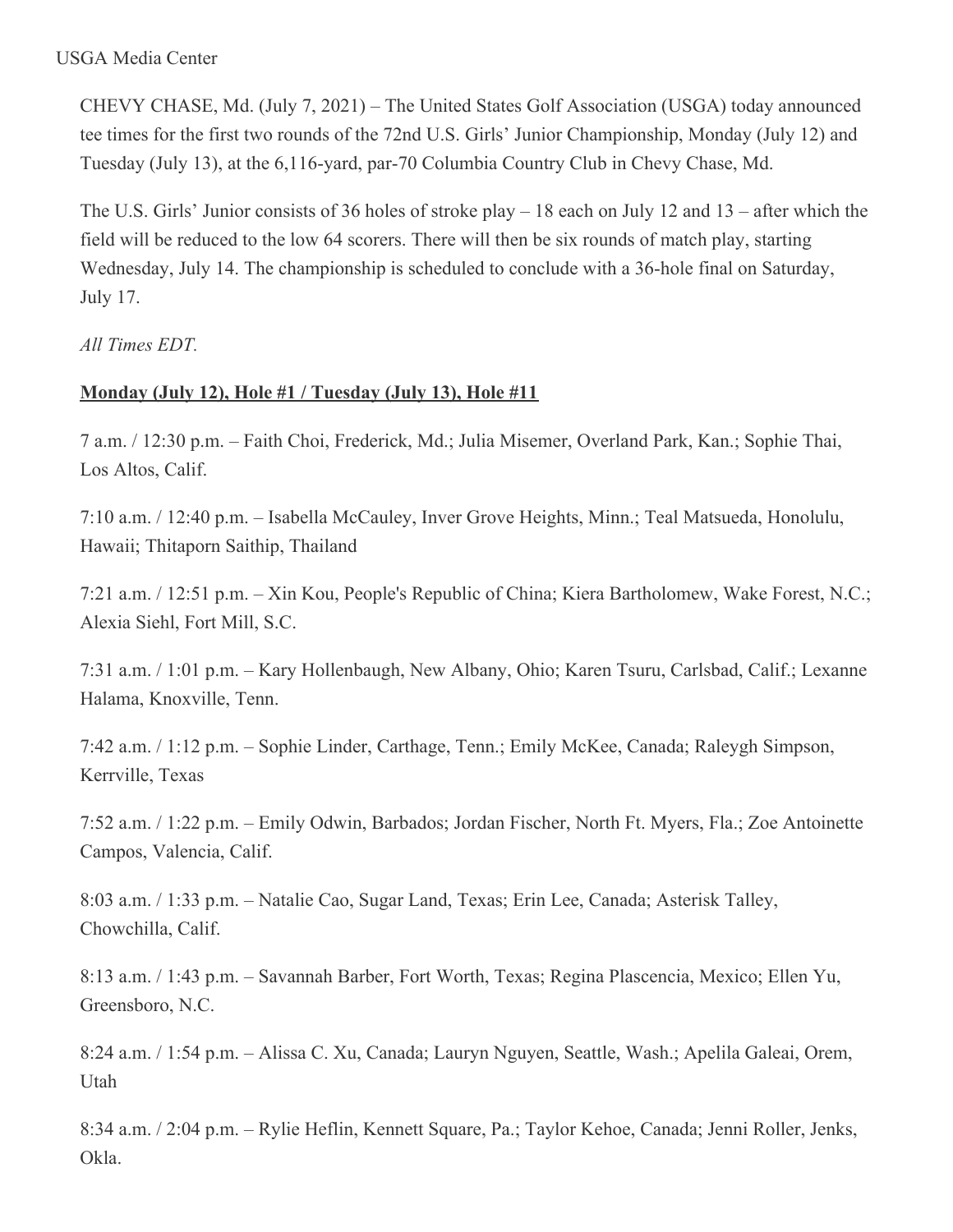8:45 a.m. / 2:15 p.m. – Chloe Lam, Fountain Valley, Calif.; Valeria Ramirez, Colombia; Malia Cottriel, Costa Mesa, Calif.

8:55 a.m. / 2:25 p.m. – Faith Low, Foster City, Calif.; Anna Huang, Canada; Bridget Chantharath, Irvine, Calif.

9:06 a.m. / 2:36 p.m. – Sophia Bae, Norwood, N.J.; Laney Frye, Nicholasville, Ky.; Esther Lee, Walnut, Calif.

### **Monday (July 12), Hole #11 / Tuesday (July 13), Hole #1**

7:15 a.m. / 12:15 p.m. – Bailey Davis, White Plains, Md.; Nicole Kolbas, Lincoln, Neb.; Sophia Sulkar, Barrington Hills, Ill.

7:25 a.m. / 12:25 p.m. – Grace Kilcrease, Springdale, Ark.; Lacey Uchida, Hilo, Hawaii; Kiara Romero, San Jose, Calif.

7:36 a.m. / 12:36 p.m. – Isabella Van der Biest, Kingsport, Tenn.; Kyra Ly, Portland, Ore.; Reagan Gray, Missouri City, Texas

7:46 a.m. / 12:46 p.m. – Kate Bennett, McKinney, Texas; Lauren Sammon, Murrieta, Calif.; Kylie Chong, Torrance, Calif.

7:57 a.m. / 12:57 p.m. – Mia Hammond, New Albany, Ohio; Michelle Woo, Fremont, Calif.; Ali Mulhall, Green River, Wyo.

8:07 a.m. / 1:07 p.m. – Mackenzie Moore, Trophy Club, Texas; Reagan Chaney, Ardmore, Okla.; Ava Ray, Franklin, Ind.

8:18 a.m. / 1:18 p.m. – Jennifer Cai, Irvine, Calif.; Alexa Pano, Lake Worth, Fla.; Ashley Lafontaine, Canada

8:28 a.m. / 1:28 p.m. – Iris Cao, Duluth, Ga.; Amari Avery, Riverside, Calif.; Sky Sudberry, The Woodlands, Texas

8:39 a.m. / 1:39 p.m. – Caroline Canales, Calabasas, Calif.; Addison Klonowski, Naples, Fla.; Grace Lee, Bellevue, Wash.

8:49 a.m. / 1:49 p.m. – Alexa Saldana, Mexico; Ashley Liu, Plano, Texas; Saanvi Kotti, Folsom, Calif.

9 a.m. / 2 p.m. – Melanie Walker, Burke, Va.; Yetong (Alicia) Qian, Windermere, Fla.; Kendall Maynard, Clarksville, Tenn.

9:10 a.m. / 2:10 p.m. – Camille Boyd, Seattle, Wash.; Katie Park, Fairfax, Va.; Borina Sutikto, Fremont, Calif.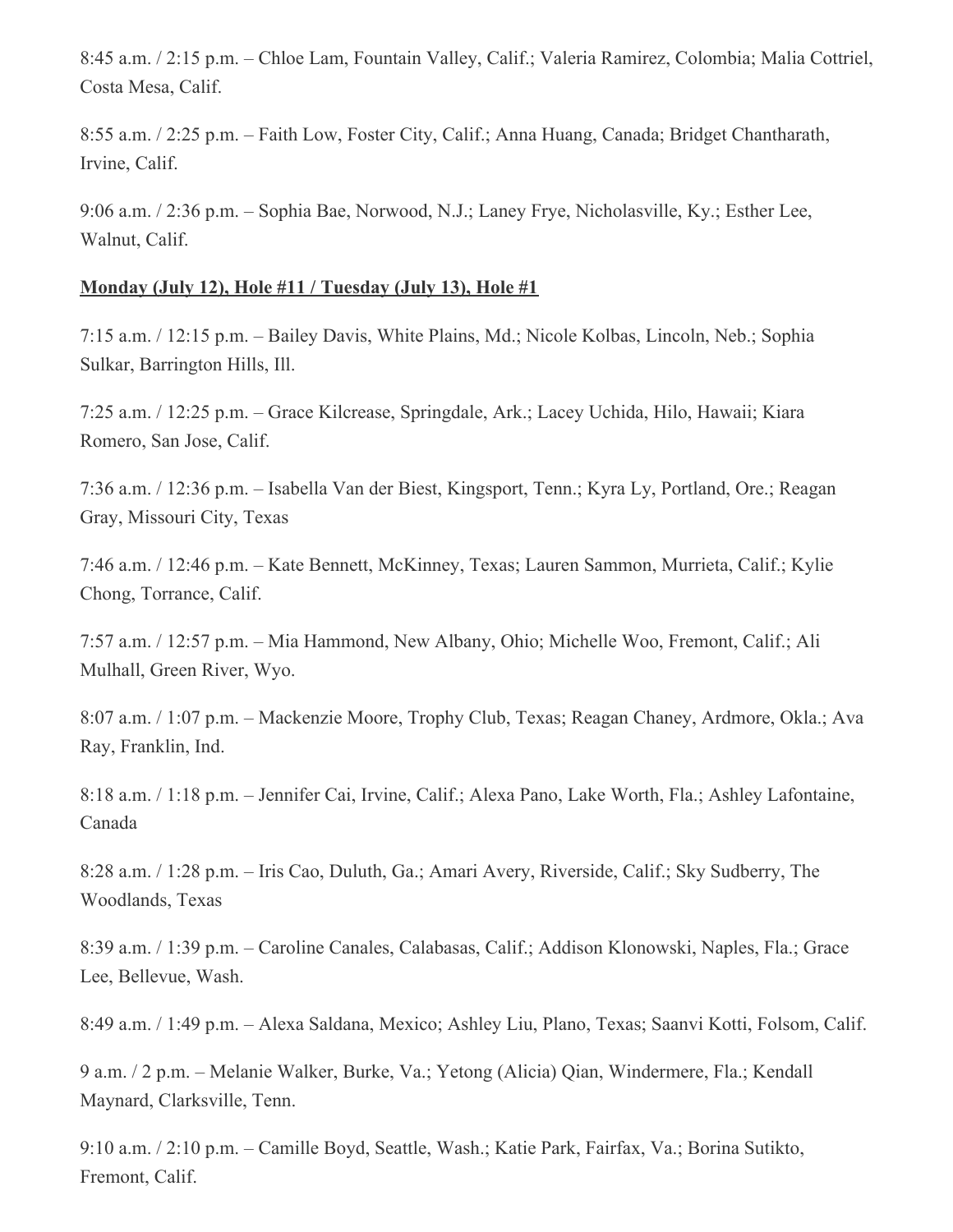9:21 a.m. / 2:21 p.m. – Lisa Marie Rudometkin, Wesley Chapel, Fla.; Yana Wilson, Henderson, Nev.; Lion Higo, Australia

## **Monday (July 12), Hole #1 / Tuesday (July 13), Hole #11**

12:15 p.m. / 7:15 a.m. – Alexandra Gazzoli, Palm Coast, Fla.; Chloe Johnson, Evansville, Ind.; Grace Sinclair, Brandon, Miss.

12:25 p.m. / 7:25 a.m. – Lana Calibuso-Kwee, Wailuku, Hawaii; Leigh Chien, Irvine, Calif.; Kate Tilma, Wichita, Kan.

12:36 p.m. / 7:36 a.m. – Yunxuan Zhang, People's Republic of China; Emma Shen, Demarest, N.J.; Kathryn Vanarragon, Blaine, Minn.

12:46 p.m. / 7:46 a.m. – Molly Hardwick, Nashville, Tenn.; Charlene Chung, Hong Kong China; Raegan Capizzi, Scottsdale, Ariz.

12:57 p.m. / 7:57 a.m. – Mia Nixon, Martins Mill, Texas; Shoshana Zuck, Derwood, Md.; Anna Howerton, Winston Salem, N.C.

1:07 p.m. / 8:07 a.m. – Chloe Kim, Whittier, Calif.; Maggie Ni, Cypress, Texas; Camila Madariaga, Mexico

1:18 p.m. / 8:18 a.m. – Avery Zweig, McKinney, Texas; Alice Hodge, Larchmont, N.Y.; Yoko Tai, Singapore

1:28 p.m. / 8:28 a.m. – Drew Nienhaus, St. Albans, Mo.; Morgan Smith, Westford, Mass.; Christine Chang, Auburn, Ala.

1:39 p.m. / 8:39 a.m. – Grace Holcomb, Wilmington, N.C.; Antonia Matte, Chile; Bailey Shoemaker, West Edmeston, N.Y.

1:49 p.m. / 8:49 a.m. – Reagan Zibilski, Springfield, Mo.; Kylee Choi, Murrieta, Calif.; Angelina Kim, Tenafly, N.J.

2 p.m. / 9 a.m. – Michelle Ding, Canada; Lynn Lim, Nashville, Tenn.; Erica Villegas, Fairfield, Calif.

2:10 p.m. / 9:10 a.m. – Karoline Tuttle, Lake Mary, Fla.; Maelynn Kim, Katy, Texas; Alexsandra Lapple, Pinehurst, N.C.

2:21 p.m. / 9:21 a.m. – Rose Zhang, Irvine, Calif.; Jacqueline Putrino, Lakewood Ranch, Fla.; Kennedy Swedick, Albany, N.Y.

# **Monday (July 12), Hole #11 / Tuesday (July 13), Hole #1**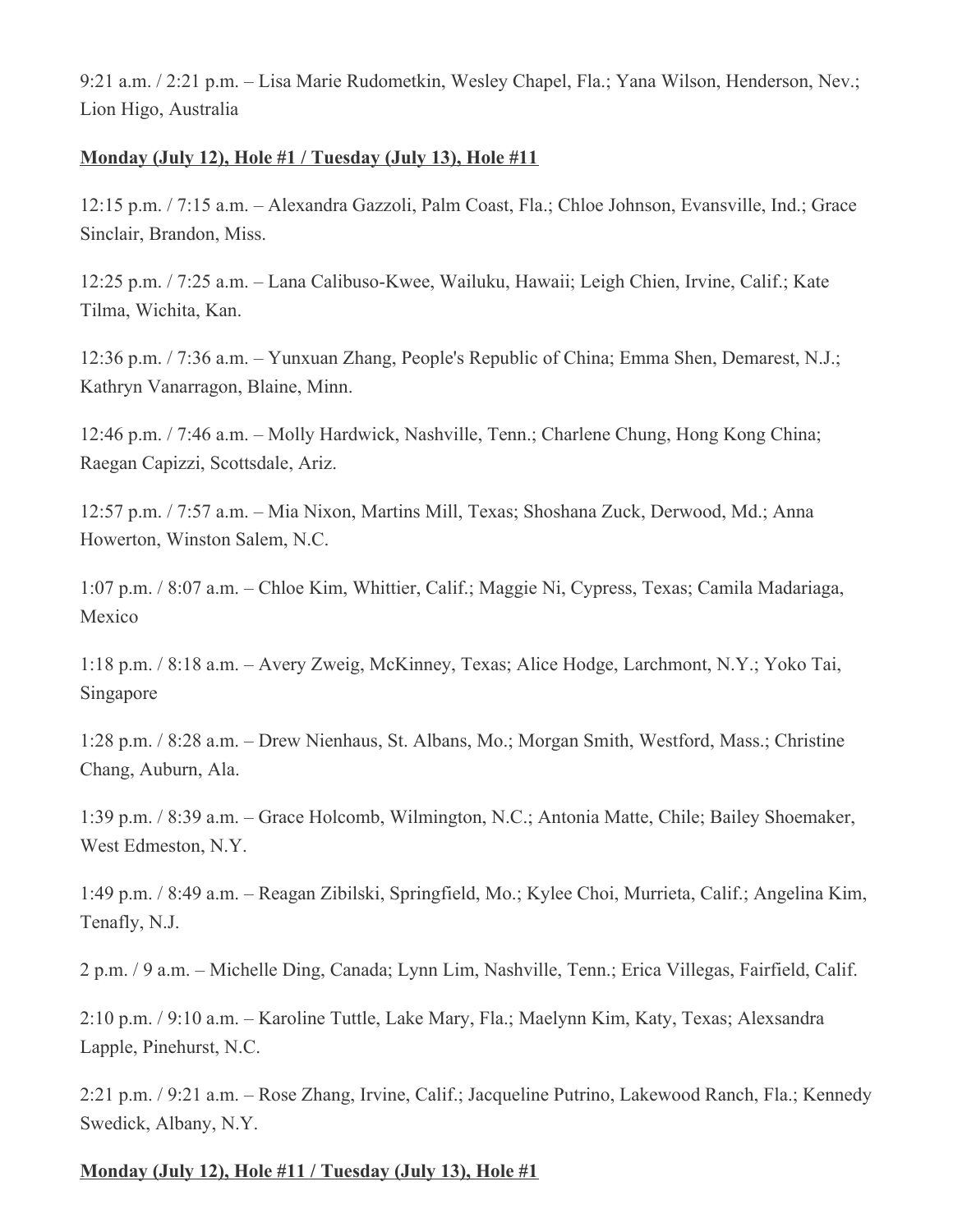12:30 p.m. / 7 a.m. – Paula Miranda, Mexico; Yvonne Vinceri, Portland, Ore.; Gracie McGovern, Scottsdale, Ariz.

12:40 p.m. / 7:10 a.m. – Katie Li, Basking Ridge, N.J.; Caroline Hwang, Orlando, Fla.; Kennedy Knox, Seattle, Wash.

12:51 p.m. / 7:21 a.m. – Victoria Zheng, Canada; Rianne Mikhaela Malixi, Philippines; Anna Davis, Spring Valley, Calif.

1:01 p.m. / 7:31 a.m. – Mayumi Umezu, Waimea, Hawaii; Giovanna Fernandez, Paraguay; Carlee Rogers, Whitwell, Tenn.

1:12 p.m. / 7:42 a.m. – Jade Gu, Yardley, Pa.; Lauren Pham, Las Vegas, Nev.; Hannah Harrison, Granite Bay, Calif.

1:22 p.m. / 7:52 a.m. – Claire Swathwood, Carmel, Ind.; Chloe Holder, Anderson, S.C.; Olivia Yun, Carlsbad, Calif.

1:33 p.m. / 8:03 a.m. – Jacee Fields, Fort Worth, Texas; Taylor Riley, San Diego, Calif.; Katelyn Lehigh, Loveland, Colo.

1:43 p.m. / 8:13 a.m. – Catherine Rao, Camarillo, Calif.; Shannyn Vogler, Moline, Ill.; Tatum Walsh, Midlothian, Va.

1:54 p.m. / 8:24 a.m. – Madison Spiess, New Albany, Ohio; Maria Jose Marin Negrete, Colombia; Caris Kim, Los Altos, Calif.

2:04 p.m. / 8:34 a.m. – Mckenzi Hall, Las Vegas, Nev.; Catherine Nekola, St. Charles, Ill.; Mallorie Luitwieler, Katy, Texas

2:15 p.m. / 8:45 a.m. – Kelly Xu, Claremont, Calif.; Hailey Han, Duluth, Ga.; Kendall Jackson, Houston, Texas

2:25 p.m. / 8:55 a.m. – Molly Smith, Westford, Mass.; Lauren Kim, Canada; Kynadie Adams, Nashville, Tenn.

2:36 p.m. / 9:06 a.m. – Kaitlyn Schroeder, Jacksonville, Fla.; Sydney Roberts, Spartanburg, S.C.; Dianna Lee, San Diego, Calif.

### **72nd U.S. Girls' Junior Championship – Course Set-Up**

Columbia Country Club will be set up at 6,116 yards and will play to a par of 35-35–70.